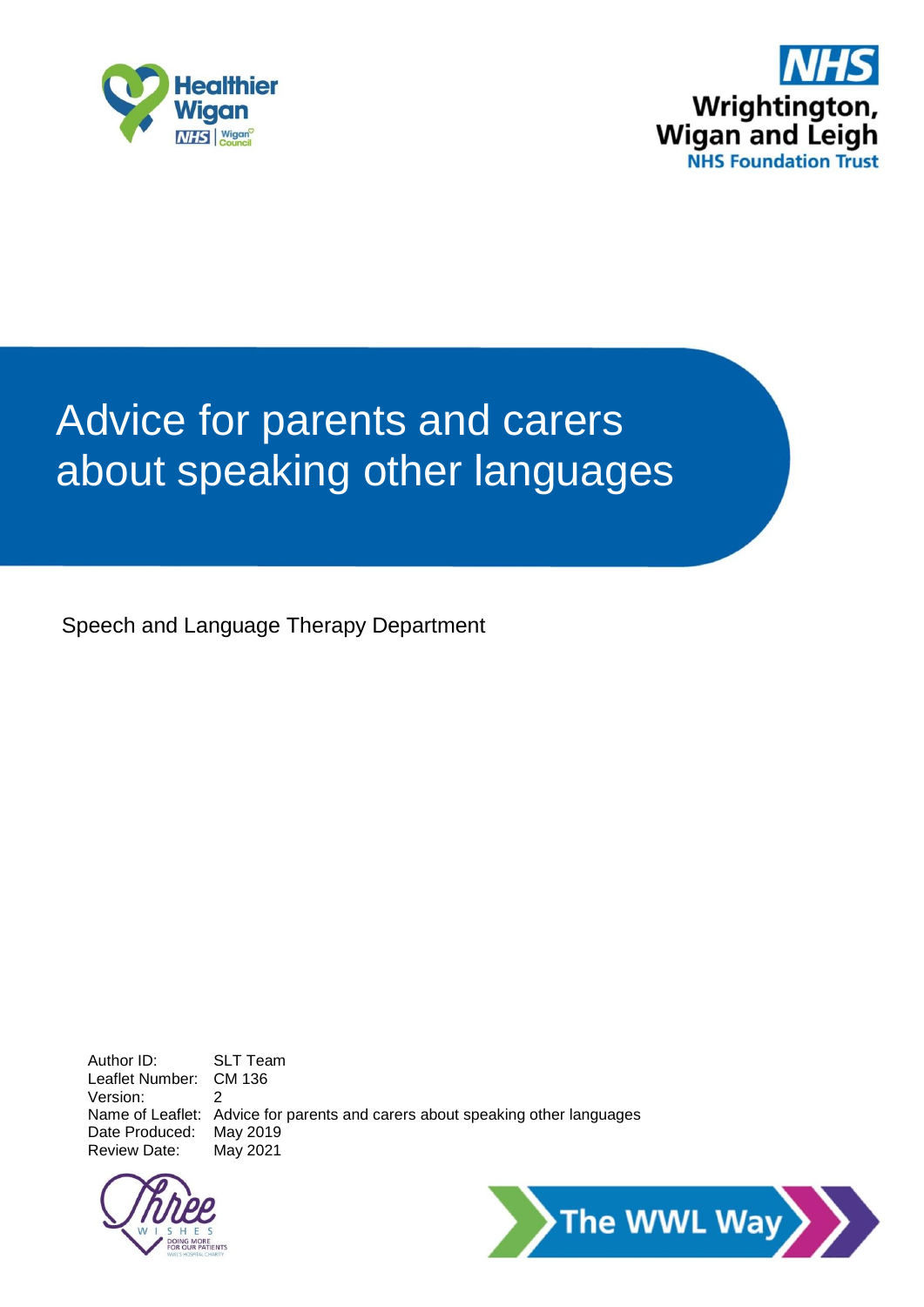## **Will it be difficult for my child to learn more than one language?**

It is estimated that more than half of the world's population are brought up to speak two or more languages as part of their natural way of life.

Therefore a child who is brought up in a multi-lingual background is not being required to do anything especially unusual or difficult.

#### **Is it important for my child to learn English before starting nursery or school?**

No, if your English is fluent then it may be useful to speak English around your child - do not worry if you are unable to.

Learning any language helps small children to make sense of the world about them and to discover the excitement of communicating.

Once children know how to use one language they can usually learn another one very quickly.

#### **I have heard about 'one person - one language', should I follow this?**

Recent research has shown that it is almost impossible to ask bilingual parents to only speak one language at all times.

It may also seem unnatural to your child if you are using one language to speak with them and a different language to speak to each other and your family members.

## **Can other family members use another language to talk to my child?**

Yes, other family members may use another language to talk with your child at the same time as they are learning English.

Children will learn very quickly which language a person is speaking and will adapt appropriately.

#### **How should I decide what language to use when talking with my child?**

Please talk with your child in whatever language feels most natural to you, as this will give your child the most fluent example of how to talk.

It will also be easier for you to adjust the way you talk to help your child understand what you are saying.

If you are comfortable in more than one language then it is fine to use other languages as well.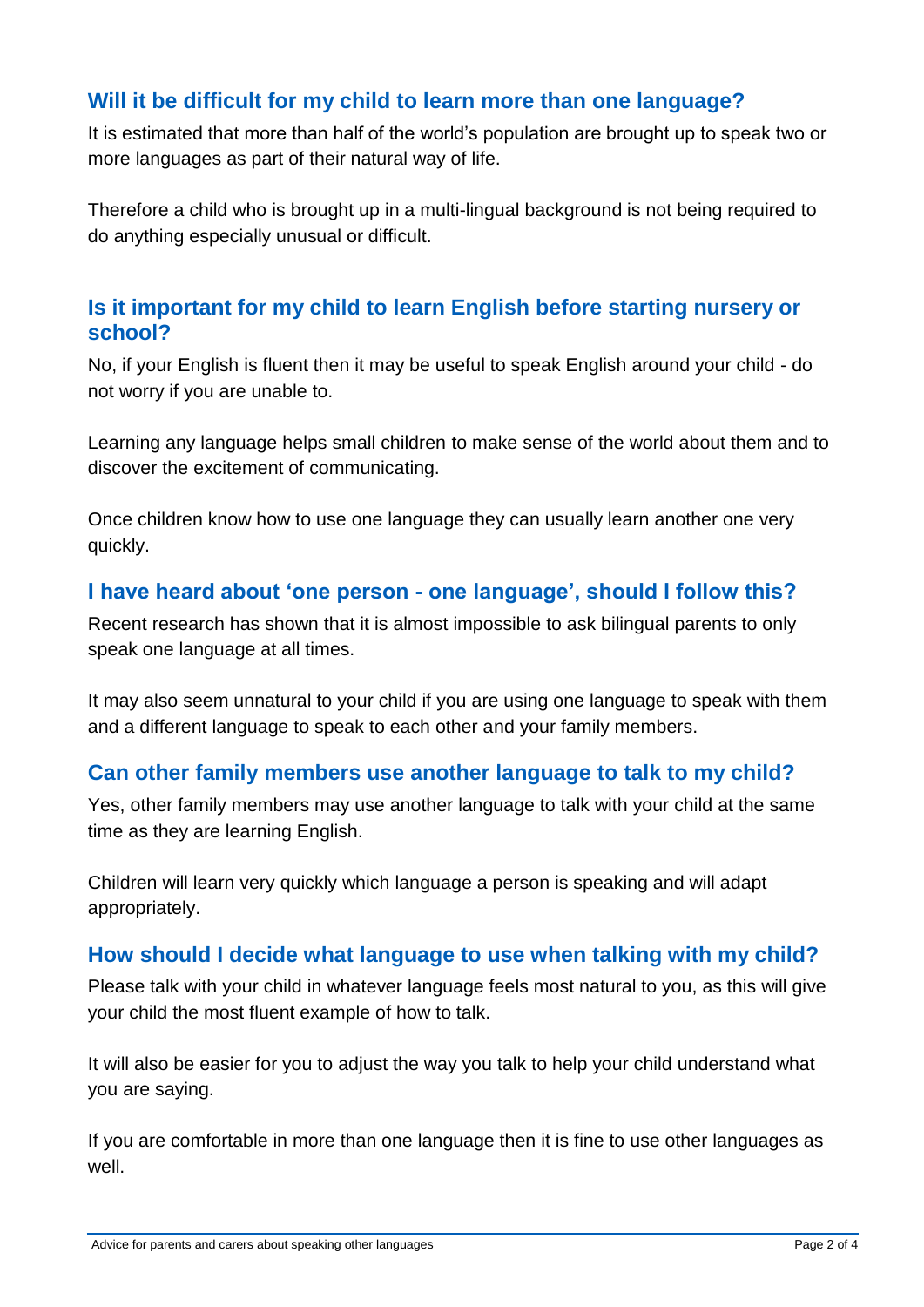## **Should I be worried if my child is mixing up the languages they are learning?**

It is natural for anyone who uses more than one language to combine the languages; this is useful to get a message across more clearly when one language has a word that another does not.

Children will mix languages up as they learn but will soon work out the different vocabulary and rules of the language.

## **Should I encourage my child to keep using our home language even after they have started school?**

Yes, sometimes children who speak different languages at home and school may start to lose their home language. By continuing to talk to your child in your home language you will be helping to keep it alive for the next generation of your family.

You may also be making it easier to communicate well with your child during the years ahead.

#### **Will my child learn English from watching television?**

No, young children may sit in front of the television for hours but they will be watching the pictures, not listening to the words.

Research shows that this is not the way to help children to learn to talk.

#### **My child has started learning English and has stopped talking, should I be worried?**

No, when children are first introduced to a new second language, such as English in school, they often go through a silent period of up to six months. This gives children time to listen and understand the new language.

Your child may talk in learnt phrases at first; this is okay, as they need time to practise the second language before they can use it.

#### **Contact information**

If you require more information or advice on your child's speech or communication please contact your local Speech and Language therapy Department:

#### **Ashton, Leigh & Wigan**

Platt Bridge Health Centre, Rivington Avenue, Platt Bridge, Wigan Telephone: 01942 483613/4